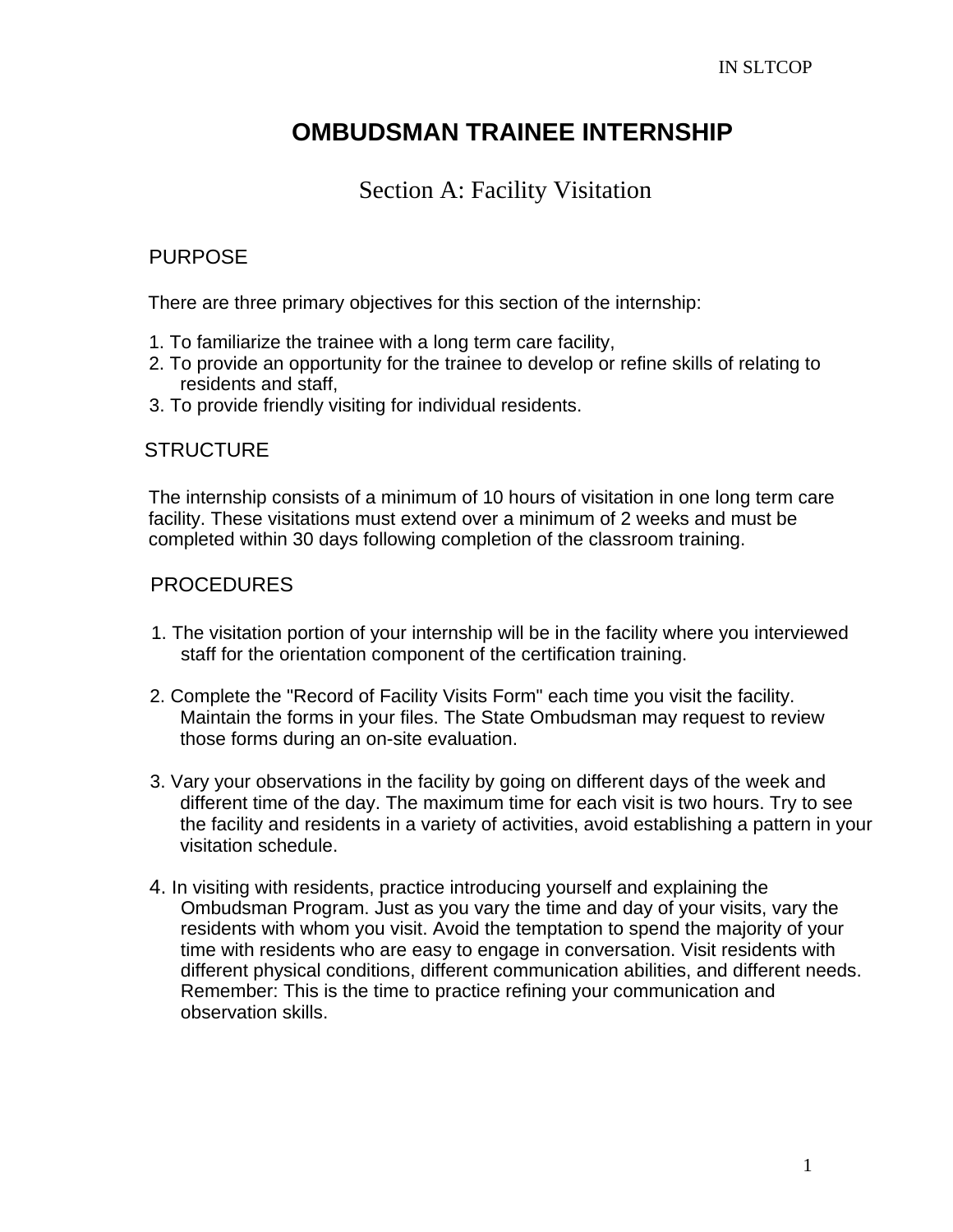#### **QUESTIONS OMBUDSMEN CAN ASK WHEN VISITING RESIDENTS**

NOTE: These questions are designed to help you when talking with residents. It is not intended that each and every question should be asked, but rather that these questions should serve as a guideline.

The questions have been grouped into categories to facilitate your conversations with residents, although many of these questions may fit into more than one category. The questions themselves are not presented in any particular order.

\*\*\*\*\*\*\*\*\*\*\*\*\*\*\*\*\*\*\*\*\*\*\*\*\*\*\*\*\*\*\*\*\*\*\*\*\*\*\*\*\*\*\*\*\*\*\*\*\*\*\*\*\*\*\*\*\*\*\*\*\*\*\*\*\*

#### **QUALITY OF LIFE**

Where did you live before you came here? How was it different from the way you live now? What is different?

What's a typical day like for you?

What's a good day like for you?

How do you spend your time?

Do you feel at home here? What makes it feel that way?

What was it like when you first came here? How is it different now?

Wh at do you like best?

If you could change one thing, what would it be?

#### **ACTIVITIES**

Before you came here, what was your favorite hobby or pasttime? Do you get to do that now? Would you like to be able to do that?

What activities would you like to see?

#### **QUALITY OF CARE**

What's the care like?

What your care like?

Do staff members keep you informed about your health? Do you get your medications when you are supposed to? How does staff treat you? Which aides treat you best?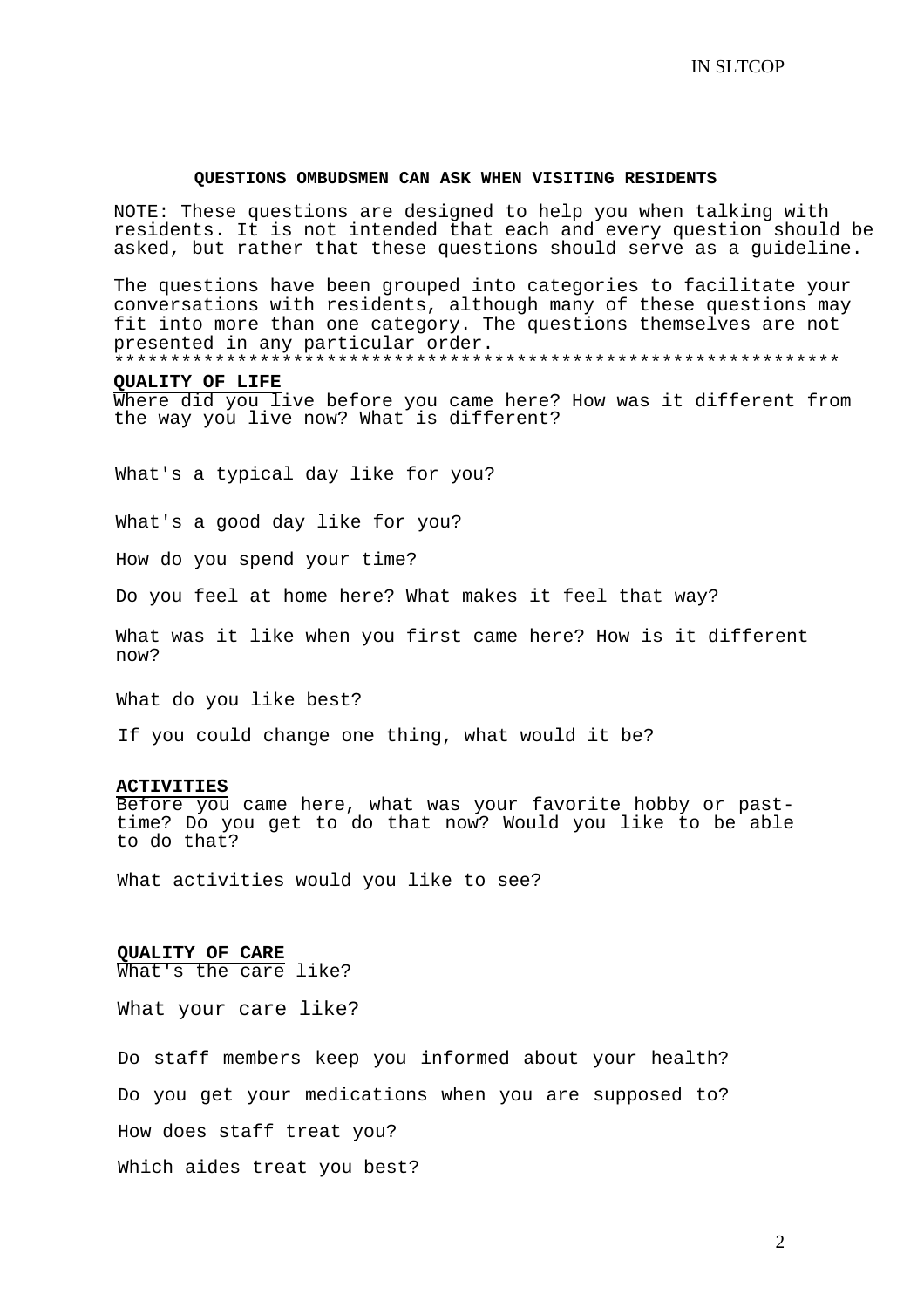Are there any aides that you are afraid of?

Are staff members rushed when they give you care?

Are staff members available when you need them? Is there enough staff to help you and others?

When you need help and press the call light, is it answered promptly?

Does staff know what they are doing?

Does staff talk to you in a way that you like?

Does staff let you do things for yourself?

Does staff take time to talk with you?

#### **DIETARY SERVICES**

How is the food?

How does the food look to you when it is served?

Do you get food that you like? Do you get food that you are used to?

Are mealtimes enjoyable? Are meals a pleasant experience?

#### **RESIDENT CHOICE**

How do you decide what you do?

How do you decide what you eat for your meals?

How do you decide what you wear? when you get up? when you go to bed at night?

Do you ever get outdoors?

Who do you spend your time with? Who do you talk to?

#### **PRIVACY**

Are there places that you can go to be alone?

When you have visitors, where do you go to talk with them? Is that a good place for talking?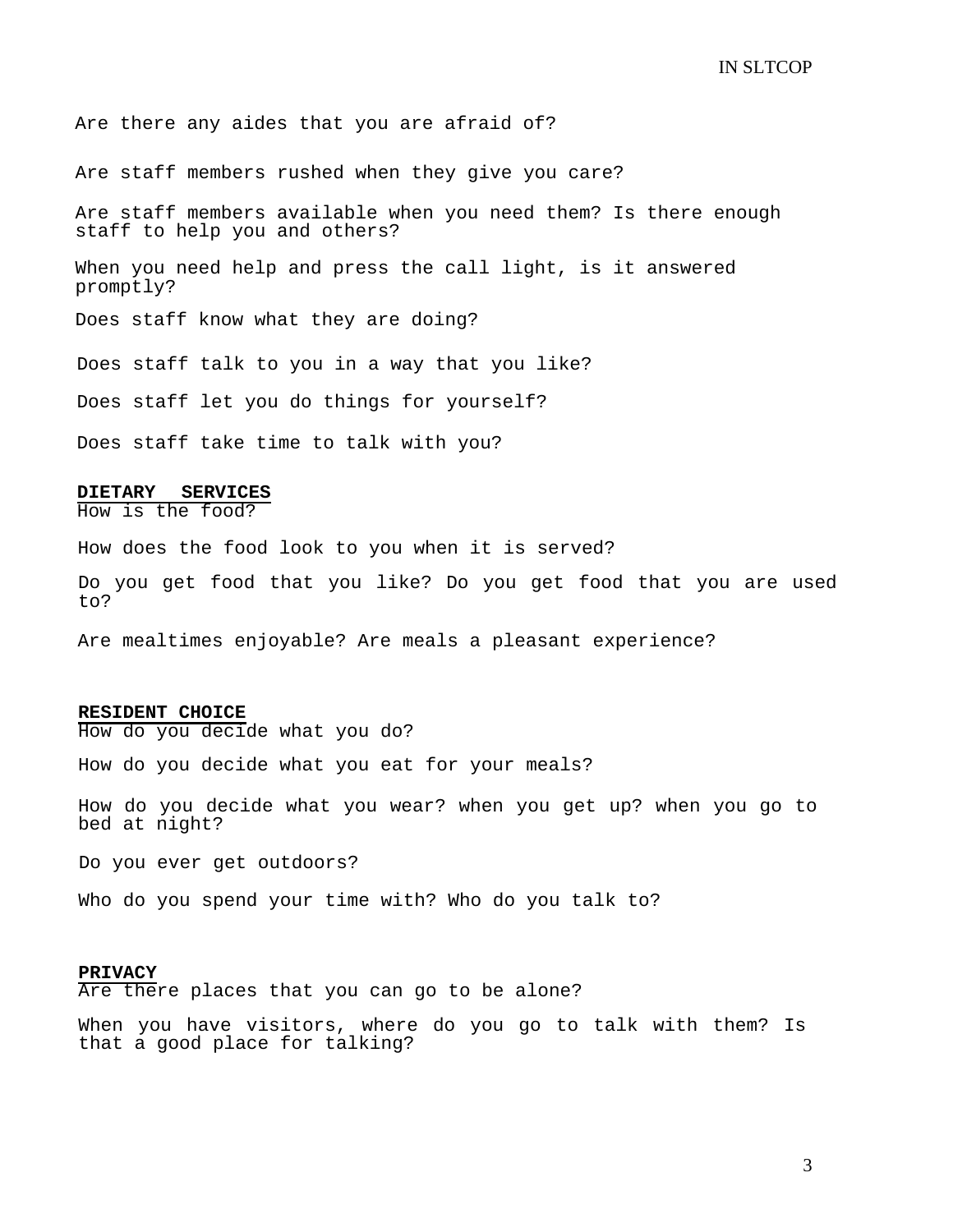#### **COMMUNICATION**

How do you get along with your roommate?

Since you've been here has staff here ever changed your room or your roommate? Do you know why you had to move to another room or why your roommate was changed?

What do residents do when they have problems with their care or something else?

(If resident indicates that they talk to staff, you could ask, "What does the staff do about the problem when you tell them?")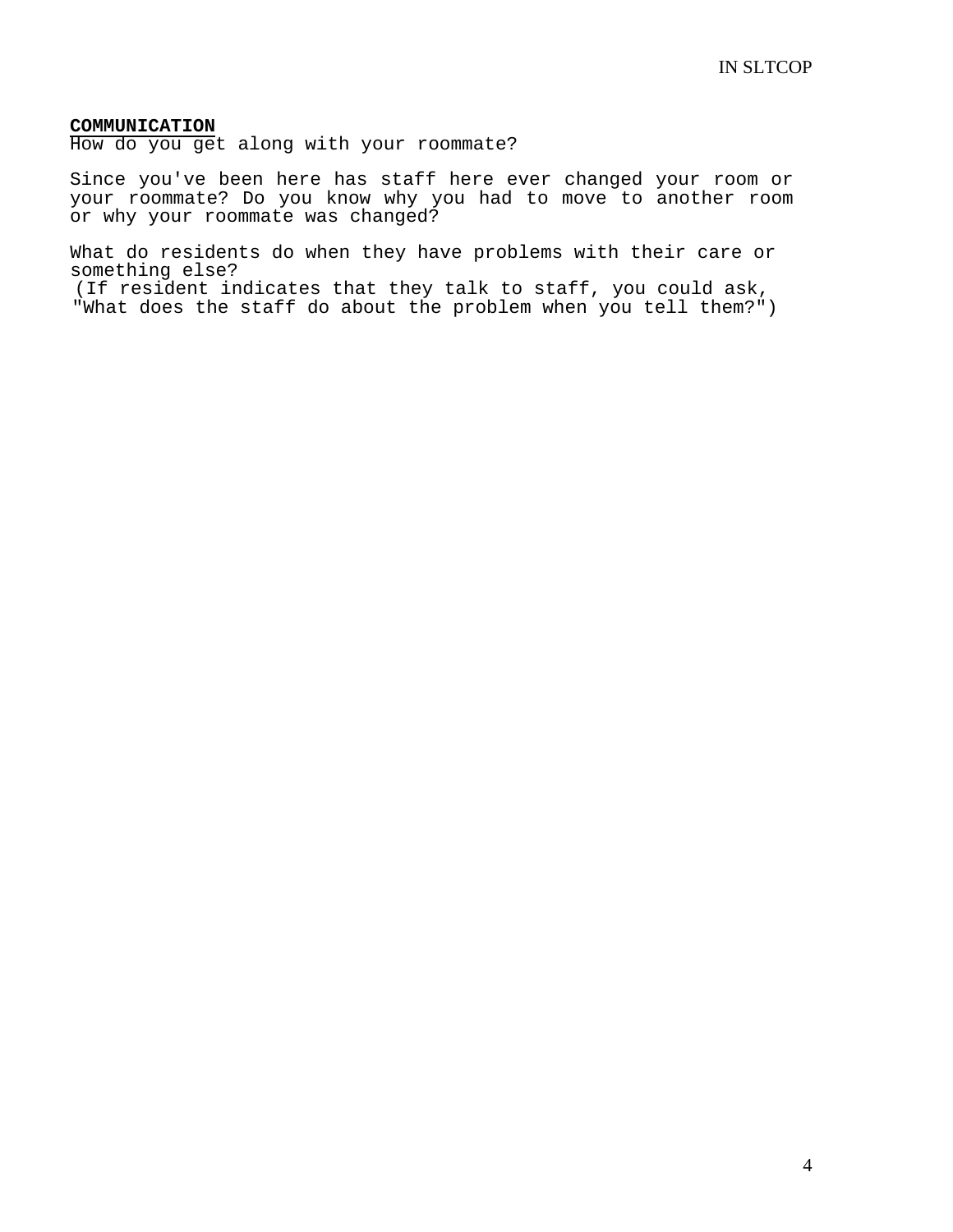## **Section B: The Ombudsman Experience**

#### PURPOSE

There are three primary objectives for this section of the internship:

- 1. to allow the trainee to observe the work of an experienced ombudsman in the process of facility visitations and complaint handling;
- 2. to provide an opportunity for the trainee to observe an experienced ombudsman in a variety of other job related functions such as meeting with residents' councils, conducting in-service training, representing a resident at an administrative hearing, answering requests for information, and performing daily administrative duties and to ask questions about the various roles of an ombudsman;
- 3. to see the variety of approaches that experienced individuals use to address issues that arise in the daily activities of an ombudsman in order to help the trainee determine the approach that best fits their own personality.

#### **STRUCTURE**

Part B of the internship consists of 18 hours observing three different experienced Local Ombudsmen in various areas of Ombudsman responsibility. One day (6 hours) will be spent with each person in their service area. This part of the internship must be completed within 30 days following the classroom training.

#### PROCEDURES

- 1. The State Ombudsman or State Trainer will select the experienced ombudsmen for you to shadow and provide you with their names and contact information.
- 2. You will contact the ombudsmen to schedule mutually agreeable days and times to work together in their areas.
- 3. Keep a record of the dates and times that you are with the ombudsmen. Also make notes of the activities that you observe and any knowledge that you gain from the experience. Maintain these records with those made in Parts I and II of the certification process.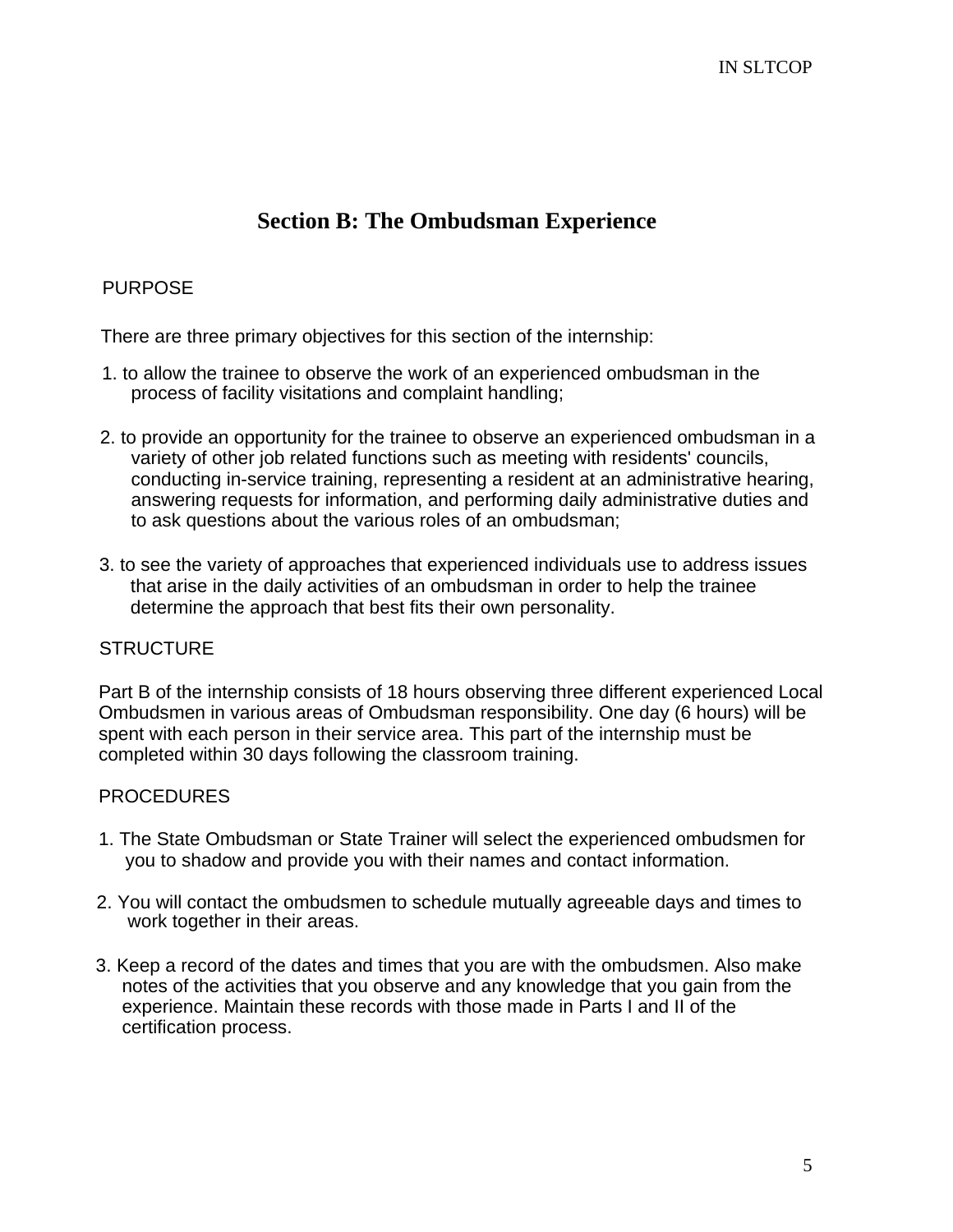## **OMBUDSMAN TRAINEE INTERNSHIP**

## **Section C: Observed Activity**

This is the final step of the certification process. The State Trainer will come to your area and observe you in routine visits to the facility that was host to you as a trainee and one other facility in your area.

#### PURPOSE

The purpose of this portion of your internship is to observe how you are able to put into practice the knowledge you have gained during your training.

#### **STRUCTURE**

This part of the internship consists of 1/2 day or 4 hours with the Ombudsman Trainer observing you in regular resident visitation and any other activity that arises during your visits to the two facilities.

#### **PROCEDURES**

- 1. You must contact the State Trainer when you have completed Part B of the Internship to establish a mutually agreeable date for Part C.
- 2. Following your time with the State Trainer, complete the "Checklist of Exercises/Assignments" found in this manual and submit it to the State Ombudsman.

Assuming that evaluations of your activities submitted by the administrator of the host facility, the State Trainer, and the Ombudsmen whom you shadowed were satisfactory, your certification card will be issued when the checklist is received in the Office of the State Ombudsman.

# **Congratulations!!!**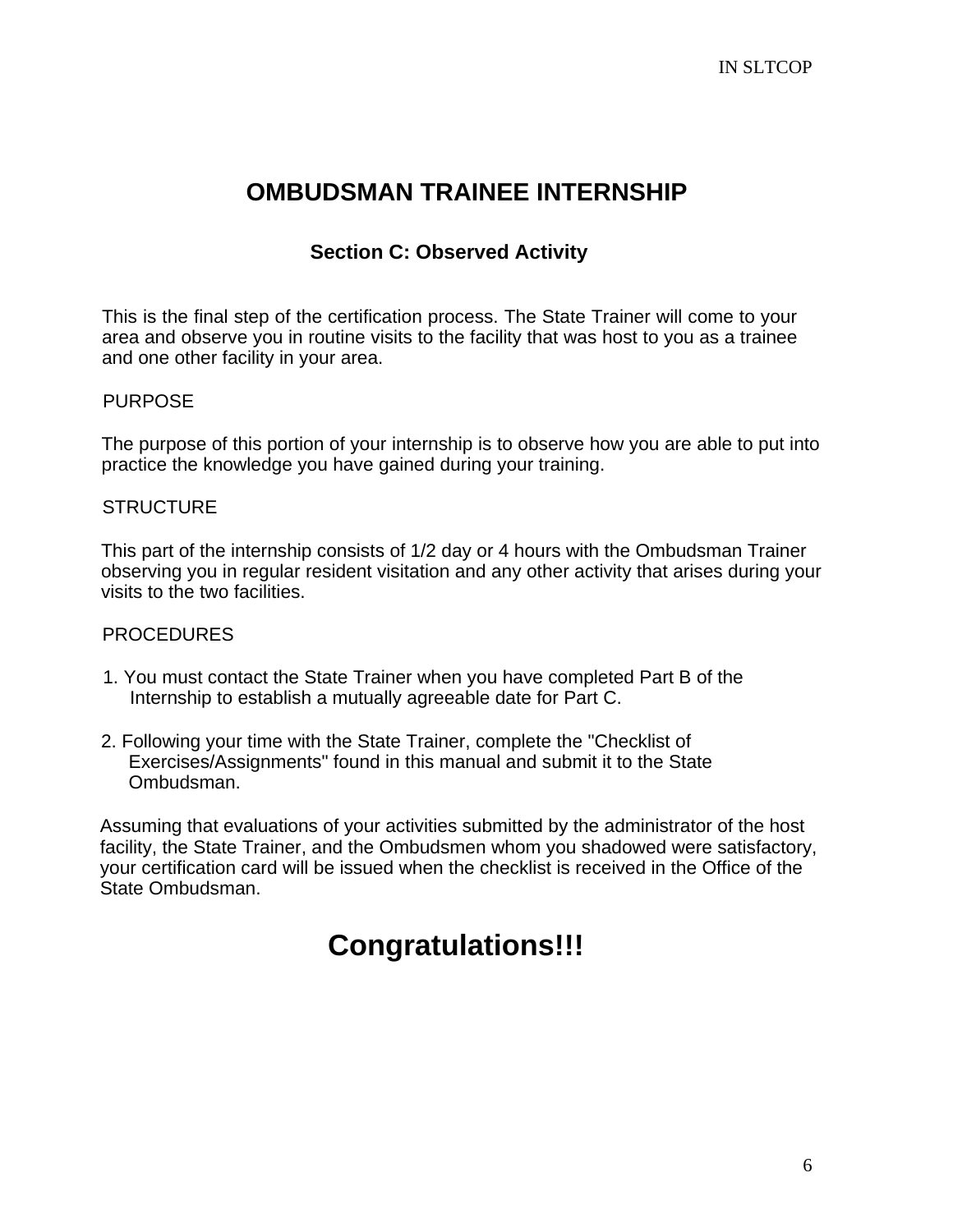### ASSIGNMENT #4 INTERVIEWS

### INTERVIEW WITH A NURSING HOME ADMINISTRATOR

Name of Administrator Interviewed: Date:

What is the job of an administrator?

How did you become an administrator?

Who owns this nursing home?

How often do the owners, or someone from corporate headquarters, visit this facility?

How many beds do you have?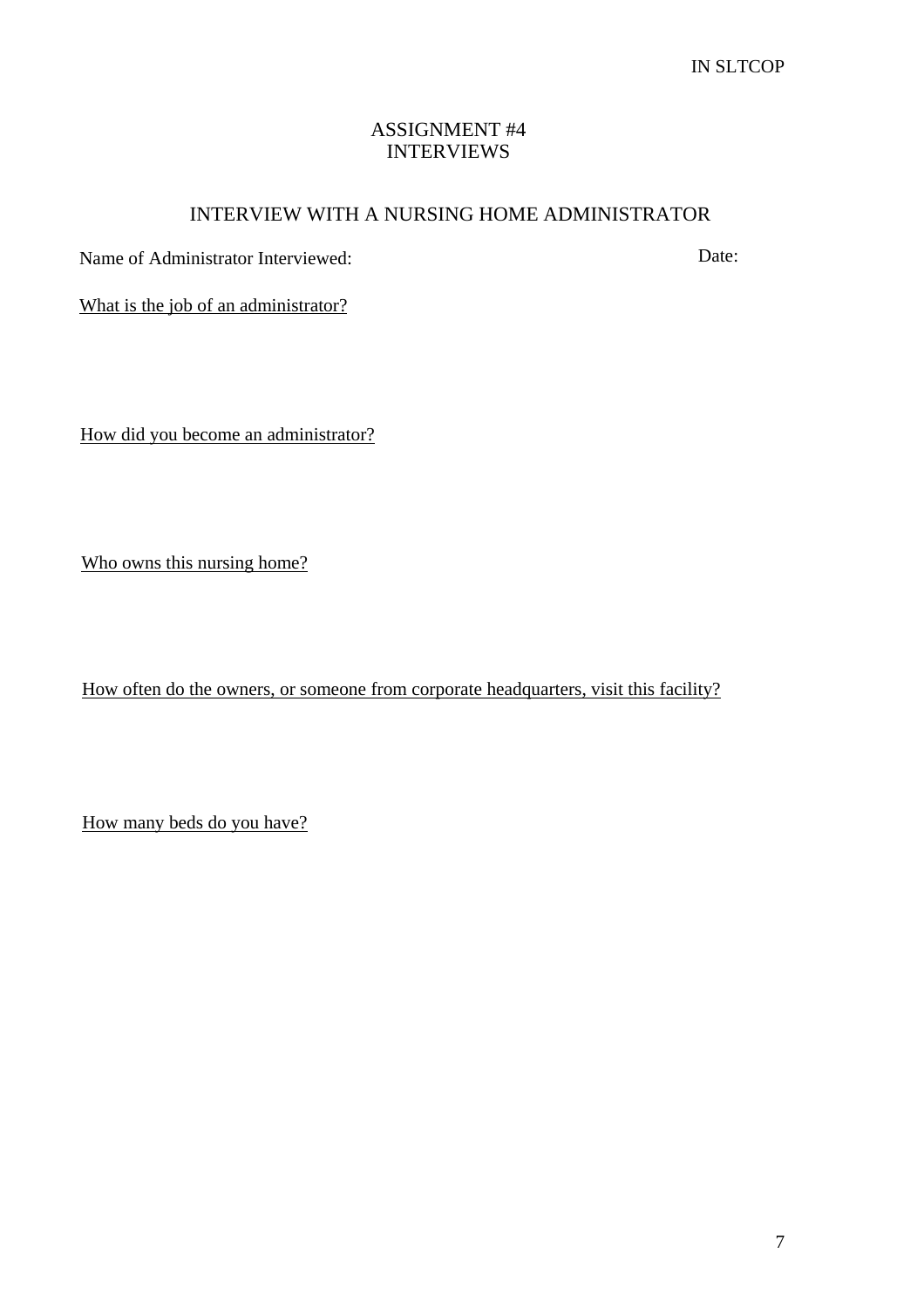#### Besides nursing, housekeeping, activities and social services, do you provide:

- \_\_\_ Speech therapy?
- \_\_\_ Occupational therapy?
- \_\_\_ Physical therapy?
- \_\_\_ Mental health services?
- \_\_\_ Transportation?
- \_\_\_ Beautician and barber services?
- \_\_\_ Dental services?
- \_\_\_ Foot care?
- \_\_\_ Spiritual, pastoral services?
- Recreational services?
- Financial management?

When an ombudsman sees or hears of a problem, do they come to you or to another member of the staff?

Do you have an active residents council?

Who presides?

What has the council achieved?

What do you think is most important to residents?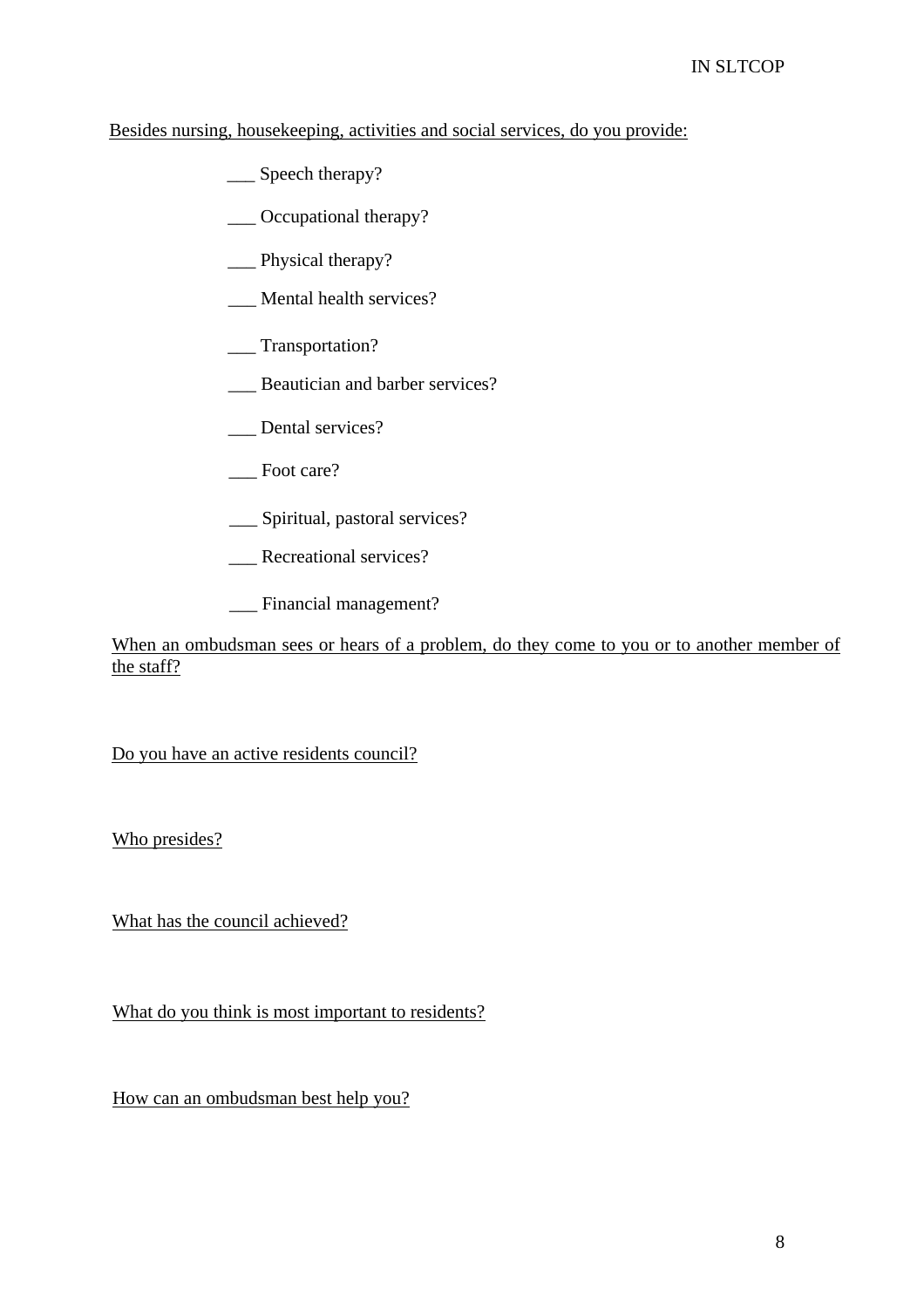#### **NOTES FOR A DISCUSSION WITH A DIRECTOR OF NURSES**

Name of Nurse Interviewed: Date:

#### Topics to be covered:

- 1. Overview of long term care
- 2. The demographics of residents' age, sex, marital status
- 3. Levels of care
- 4. Common illnesses
- 5. Special diets
- 6. Complaints which may arise as a result of a medical condition
- 7. Duties of staff:
	- a. Medical Director
	- b. Director of Nurses
	- c. Charge Nurse
	- d. Certified Nurse Assistants
	- e. Social Worker
	- f. Activities Director
	- g. Physical Therapist
	- h.. Dietary Supervisor/Nutritionist
	- i. Other
- 8. What help can I get in dealing with problems?
- 9. What do you think is most important to residents?
- 10. How can an ombudsman best help you?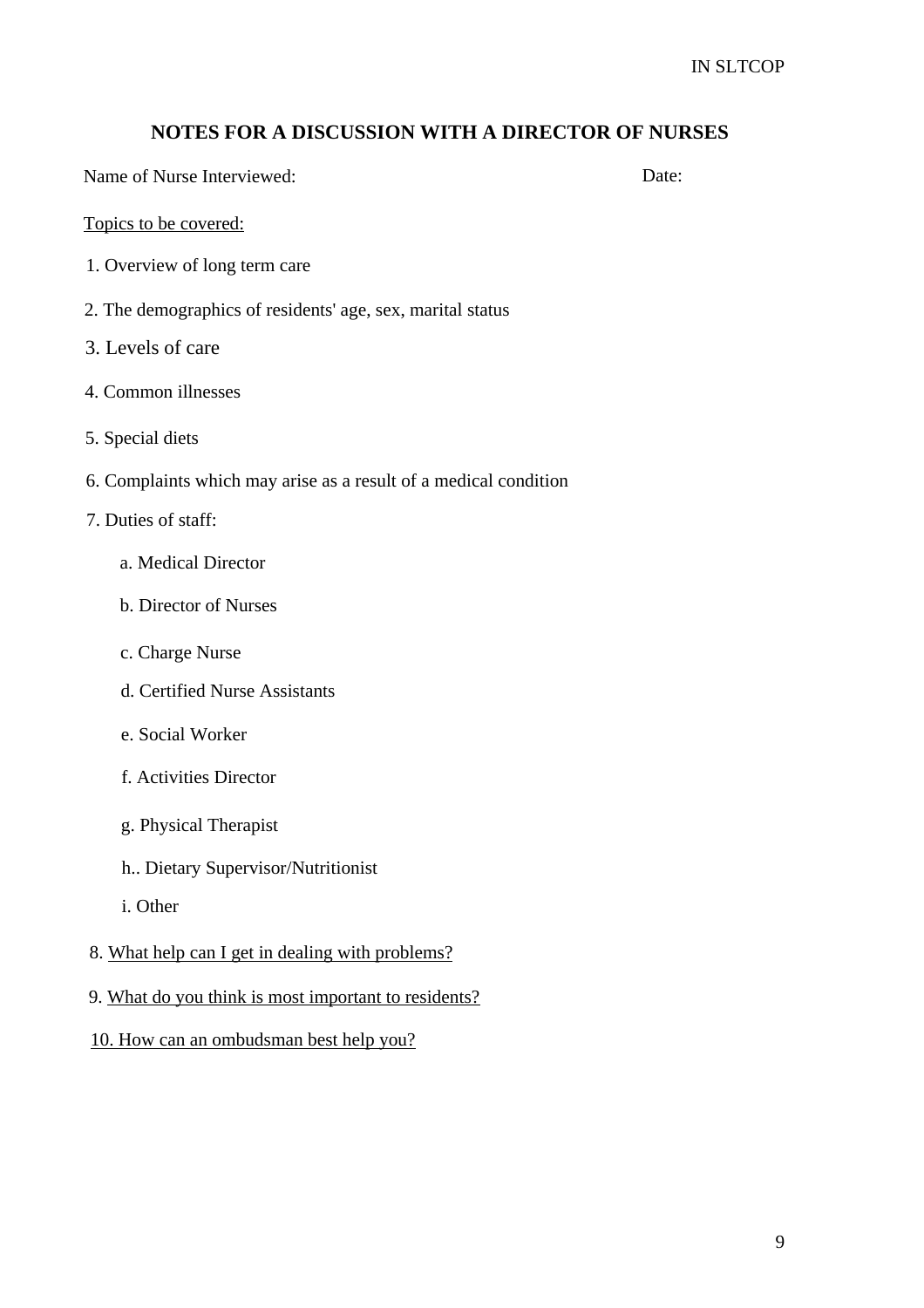### **NOTES FOR A DISCUSSION WITH A SOCIAL WORKER**

Name of Person Interviewed: Date:

What is the job of a social worker?

How did you become a social worker in this facility?

What is the most time consuming aspect of your job?

What are the most typical psychosocial needs of residents?

How are these needs of residents addressed?

What is the biggest unmet psychosocial need you see?

How do you support the mental health and well-being of residents?

What do you think is most important to residents?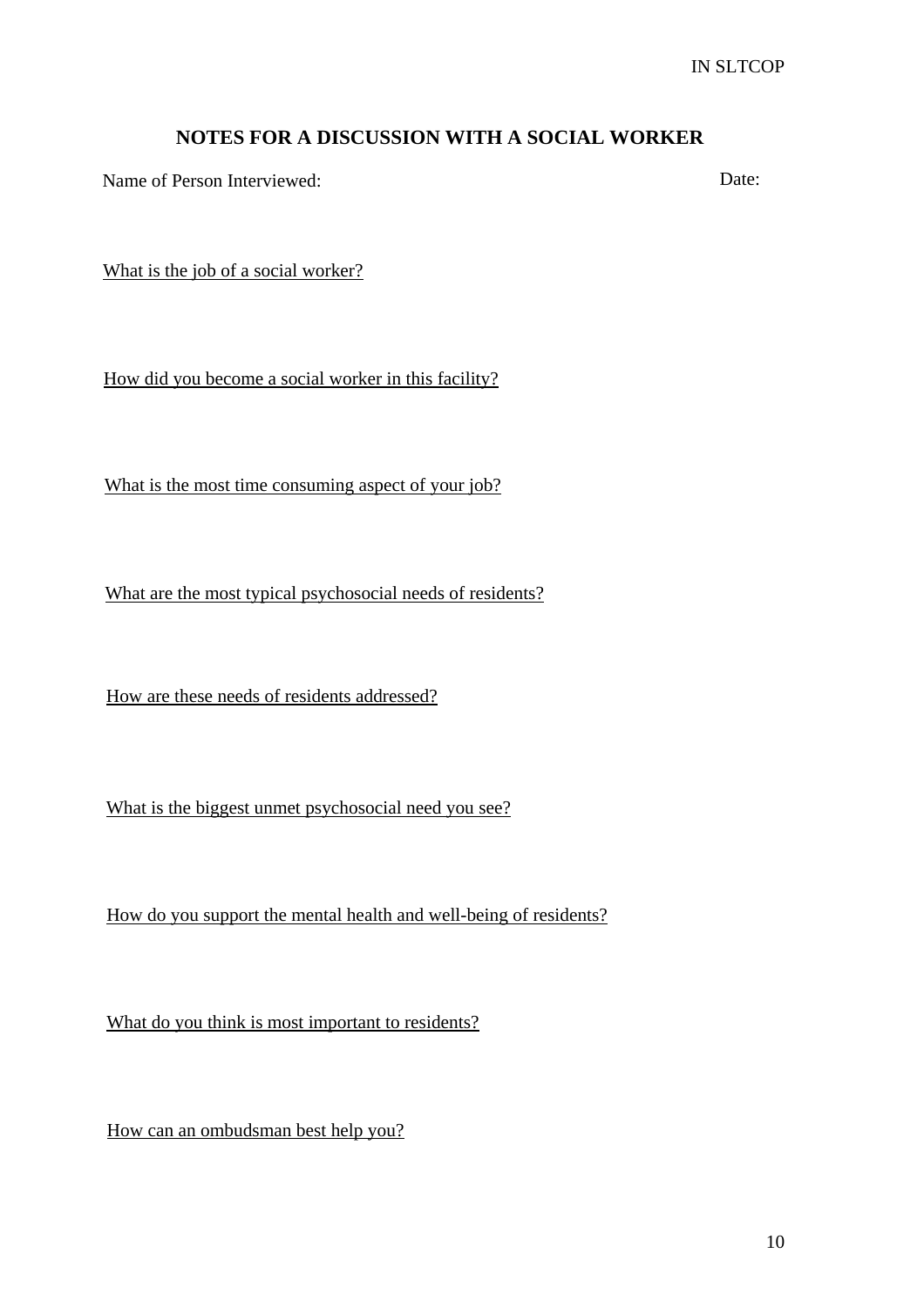### **NOTES FOR A DISCUSSION WITH AN ACTIVITIES PROFESSIONAL**

Name of Person Interviewed: Date:

What is the job of an activities professional?

How did you become an activities professional in this facility?

What is the most time consuming aspect of your job?

What are the most typical activities, recreational, needs of residents?

How are these needs of residents addressed?

What is the biggest unmet need for activities, recreation, that you see?

How do you develop and carry out individualized activities for residents?

What do you think is most important to residents?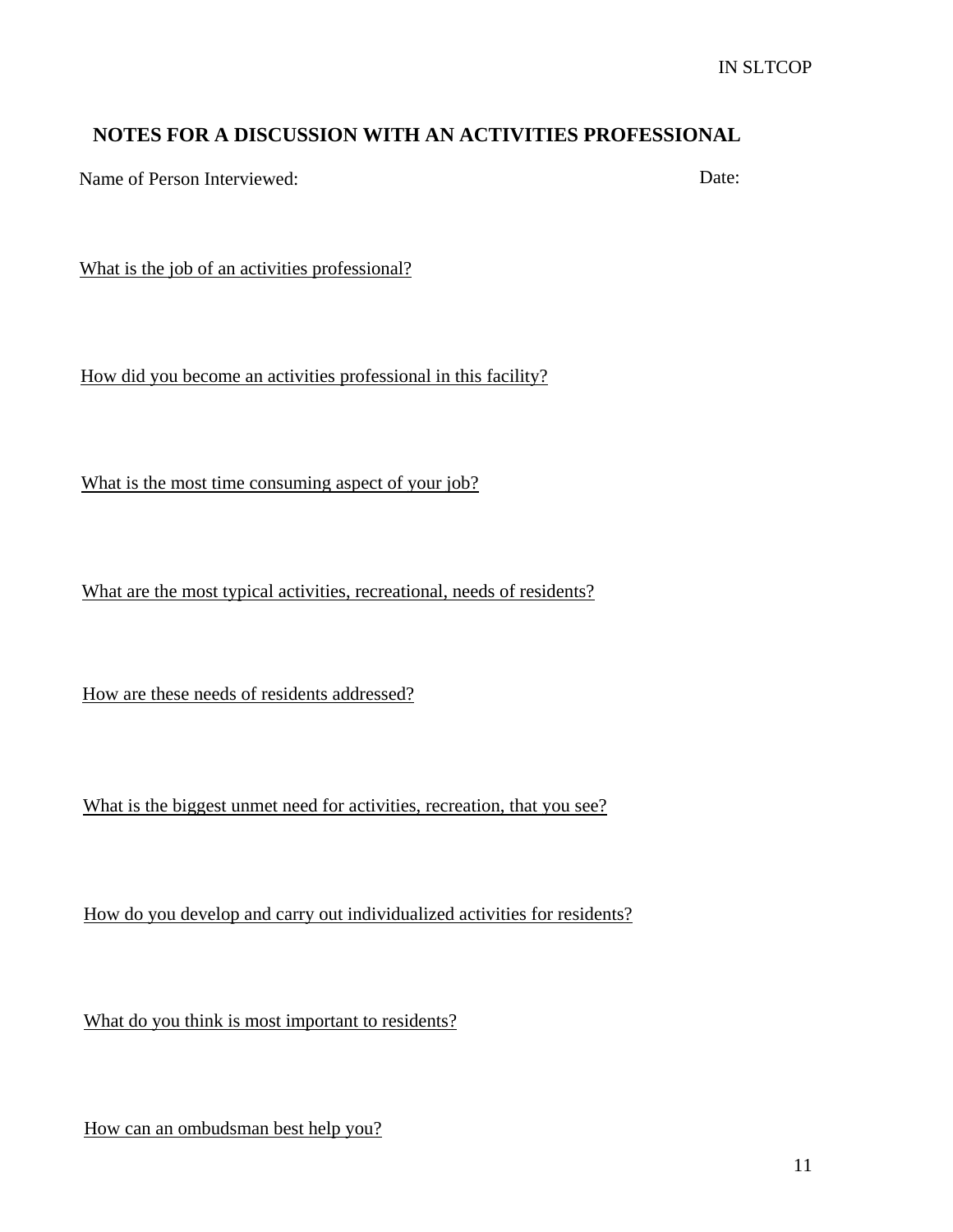### **NOTES FOR A DISCUSSION WITH THE DIETARY SUPERVISOR**

Name of Person Interviewed: Date:

What is the job of a dietary supervisor?

How did you become the dietary supervisor in this facility?

How many people work in this department?

How do you keep track of the special diets and food preferences for all residents?

What do you do if someone doesn't like what is served at a meal?

What provisions are there if a resident wants to invite a guest to eat with them?

How are the facility's menus developed?

What types of snacks are offered to residents during the day?

What role do residents have in choosing what to eat and when to eat?

What do you think is most important to residents?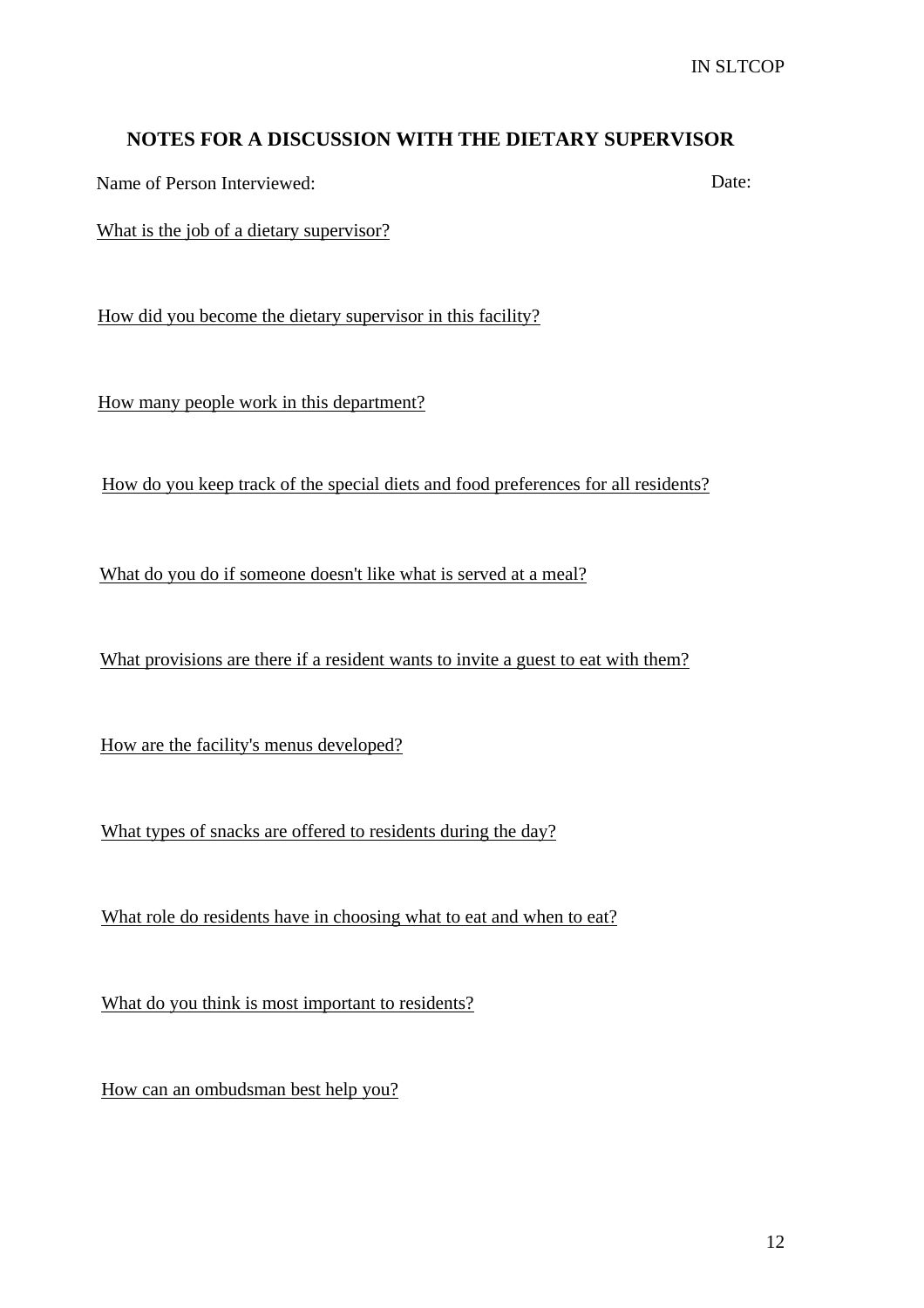## **NOTES FOR A DISCUSSION WITH THE HOUSEKEEPING SUPERVISOR**

Name of Person Interviewed: Date:

What is the job of the housekeeping supervisor?

How did you become the housekeeping supervisor in this facility?

How many people work in this department?

What is the biggest challenge in housekeeping?

What procedures do you have for making sure that each resident gets his/her own clothes back from laundry?

What do you think is most important to residents?

What have you learned about residents from working in this position?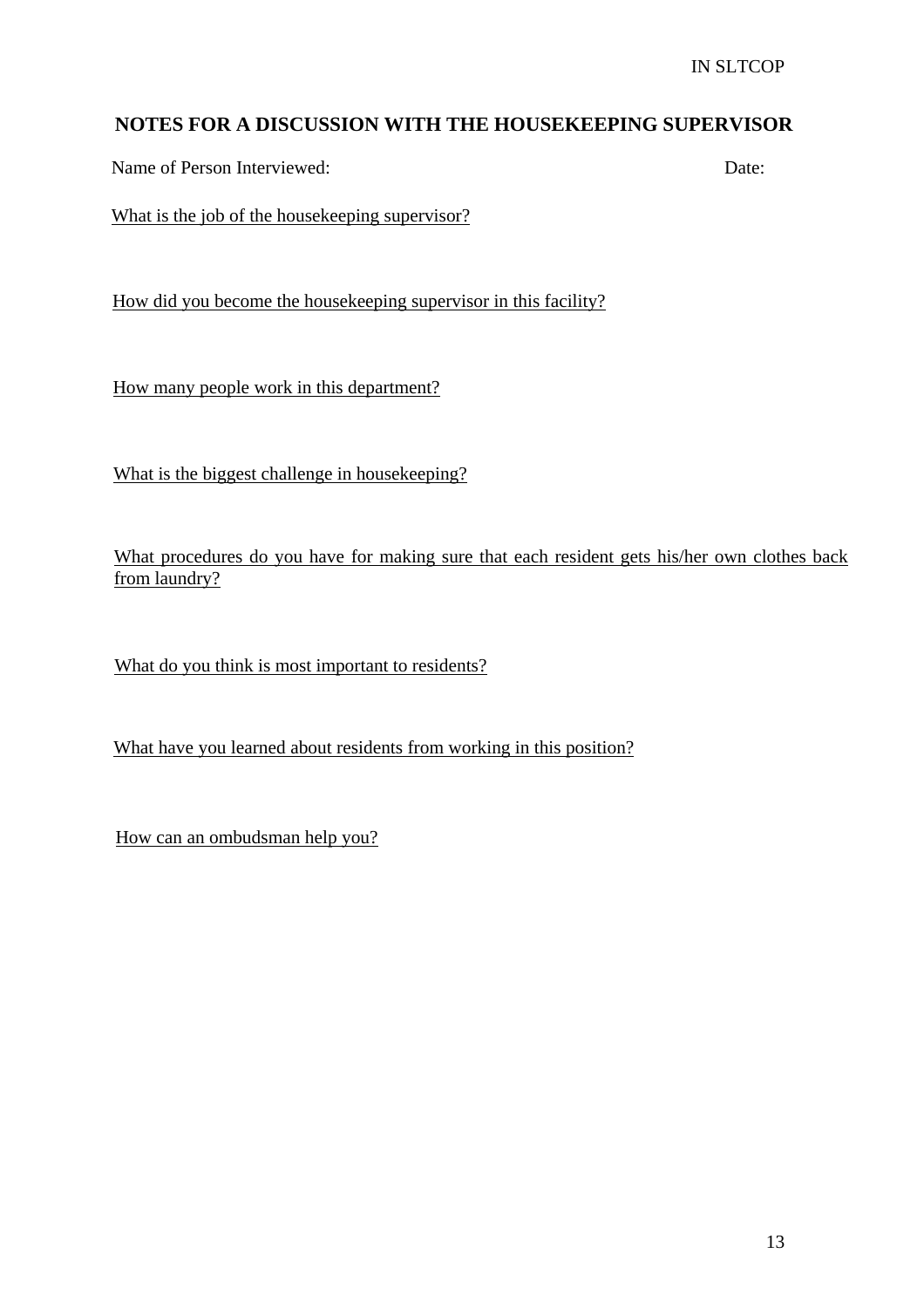### **SUGGESTED RESIDENT INTERVIEW**

(President of the Resident Council may be selected.)

Name of Resident Interviewed: Date: Date:

Do you know about the Ombudsman Program?

If so, what has been your experience with it?

Do you think the residents of the nursing home have good information about their rights? Do you have any written information?

What do you think are the biggest concerns of most residents here?

Do you feel that you have an appropriate voice in your care?

How do staff respond to suggestions, or questions, from residents?

What do you think is most important to residents?

How might the Ombudsman Program help you?

What advice do you have for someone who is thinking about moving into a nursing home?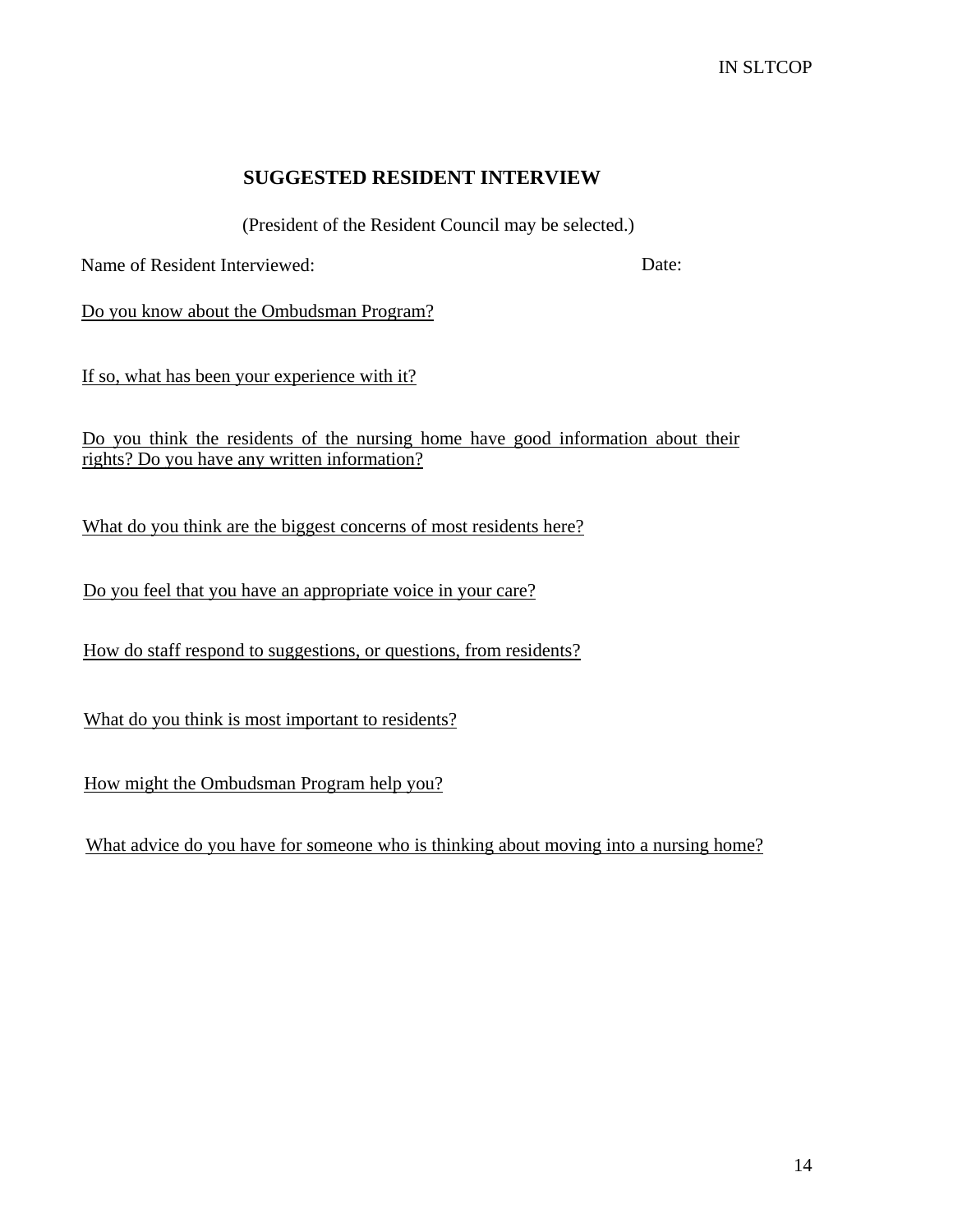#### **SUGGESTED OUTLINE FOR DISCUSSION WITH AN OMBUDSMAN**

(You will need to take notes on another sheet of paper.)

Name of Person Interviewed: Date:

- 1. How did you begin your work in nursing facilities?
- 2. What process do you use to introduce yourself to residents?
- 3. How do you explain the Ombudsman Program to facility staff?
- 4. What are some common complaints and how have they been resolved?
- 5. How do staff respond when there are problems to be resolved?
- 6. In general, how do staff respond to you?
- 7. How do you achieve confidentiality for visits with residents?
- 8. How is working with residential care facilities different from nursing homes?
- 9. How do you keep records and document your visits? What are some useful tips?
- 10. What are the greatest challenges you face in your job?
- 11. What are some "survival techniques" you can suggest to help me in this job?
- 12. What keeps you going in this job?
- 13. What has been your most satisfying accomplishment as an ombudsman?